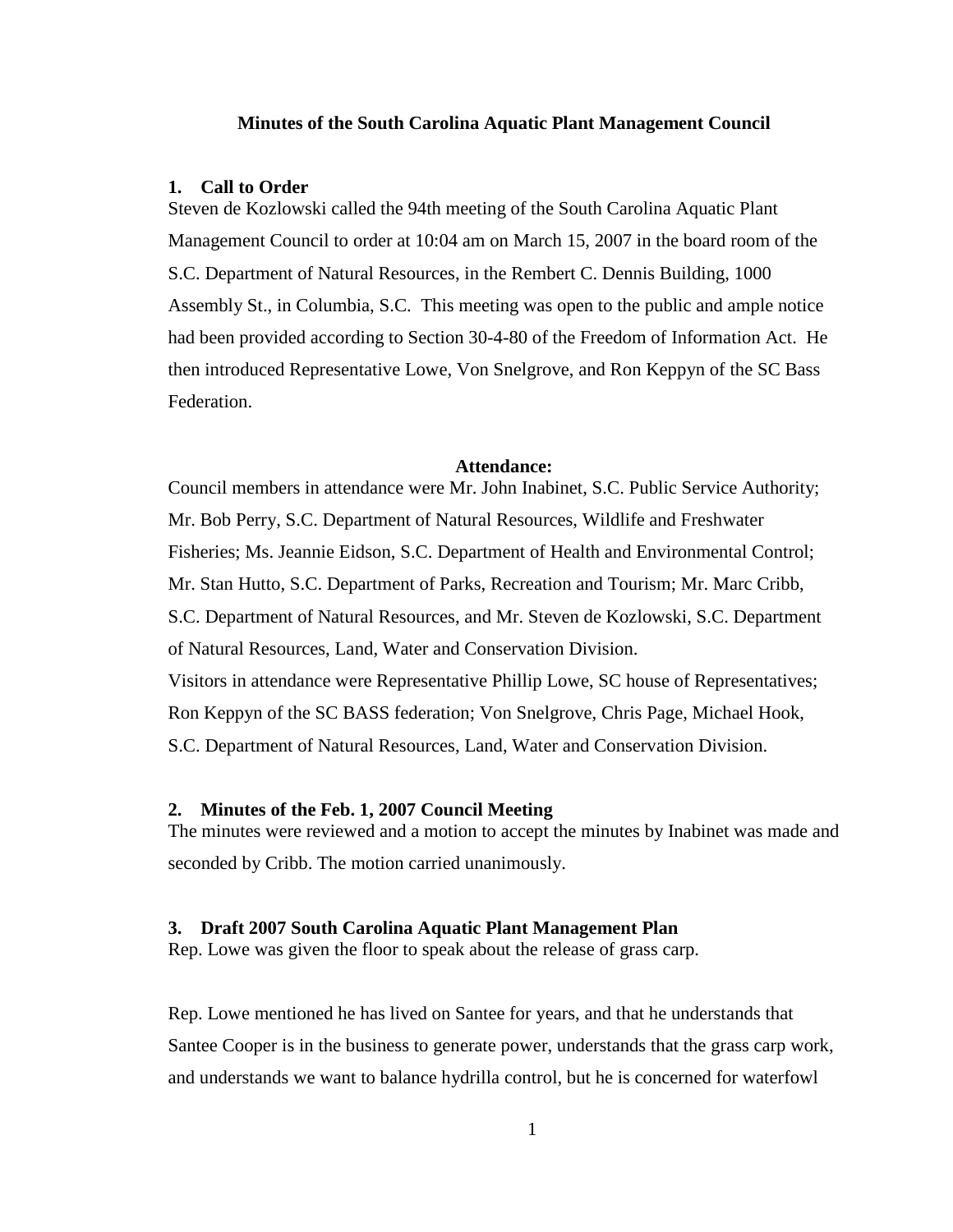and fishing. He wants to be cautious using fish and doesn't think it's the right time to stock. He fully supports the use of carp to control hydrilla over spraying. He stated that he believes John Inabinet and the Council are trying to do right but wants to wait one more year on stocking.

De Kozlowski stated that we are trying to balance our approach to the hydrilla problem and it is up to the whole council to reach a decision and thanked Rep. Lowe for speaking.

Chris Page was given the floor to go over any changes to the plan.

Page stated that there have been no changes made to the 2007 plan since the final draft. Although right now it looks as if item #24, Tyger River Waterfowl Area will not be completed. We will be providing information and technical advice but not actually treating the area. Also this year is the first year in a while that the plan will include the SCDNR's managed lakes. Otherwise, there have been no changes to the draft 2007 plan.

Public review of the plan included 3 comments total. One comment was on the East Cooper River. It was said that we weren't doing enough, on French Quarter Creek the water hyacinth had been removed but now alligatorweed and water primrose had taken over. They suggested grass carp but this idea is not feasible. Last year we spent \$12,000 out of \$32,000 available in the Cooper River system because of lack of time and man power.

Inabinet questioned if we have funds from Berkeley County this year. Page stated that we have a verbal commitment.

De Kozlowski agreed that time will still be a constraint this year, and asked about using a helicopter. He also stated that hopefully, we'll have three people working soon and we will work hard to get as much as possible done this year.

Page continued with the comments. As for the Santee Cooper Lakes, we had two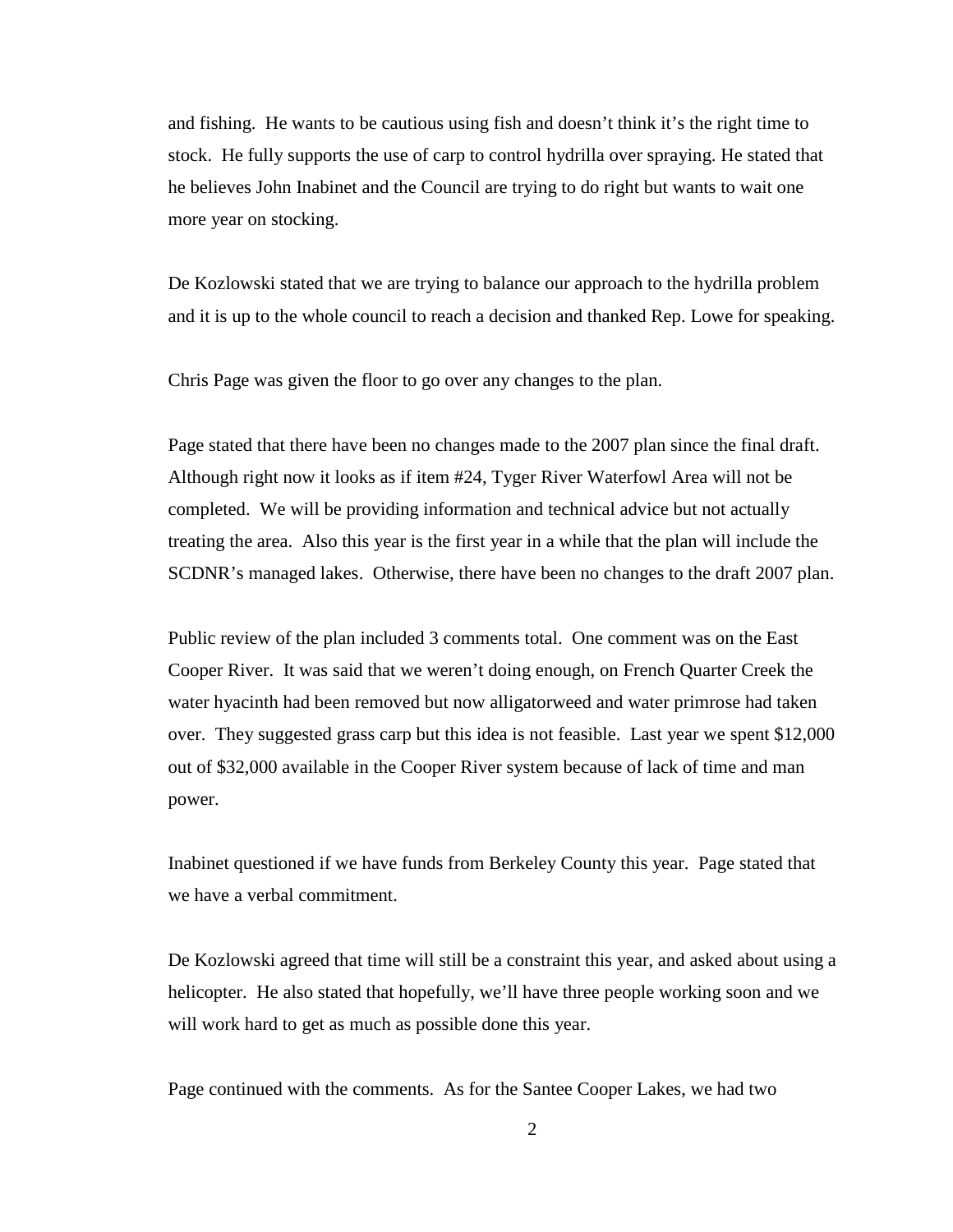comments, Mr. Suggs and Rep. Lowe. Both are opposed to the carp and mentioned that the existing carp are sufficient. Both state that regrowth on the Santee Cooper system isn't where it needs to be before restocking. Our response will be that the vegetated acreage has gone up drastically and that we will be doing additional habitat enhancement work.

Inabinet mentioned that some comments are made on emotion. We have never lost all vegetation on Santee and water quality is up.

Page also added that fisheries data from the SCDNR suggests that bass populations are good but stripers are hurting a little. The tournaments are also turning in record catches.

Inabinet stated that as far as waterfowl data, from 1963 until hydrilla there was an 80% decrease, during hydrilla there was a 15% increase, then another decrease; and the last two fishing tournaments provided record catches.

Mr. Keppyn was then given the floor and stated that the SC Bass Federation, BASS, and BASS ESPN view the release of more grass carp in a negative light. He also stated that he spent 31 years in state government and is the Conservation Biologist for the SC BASS Federation. He wants to use a proactive management strategy, He is helping reestablish vegetation on Lake Hartwell and Lake Russell with BASS and SCDNR fisheries section, He agrees that carp are effective but they are not selective, they'll "eat the cake and icecream first and then on down the line". He also offers if there is anything the Bass Federation can do to help please let them know.

De Kozlowski stated that the Council and SCDNR have worked with BASS since 1994 and like the newsletter and its efforts and also inquired if the plan got out to the BASS members in a timely manner? Mr. Keppyn stated "Yes, sort of". De Kozlowski thanked Mr. Keppyn for his input and for coming.

Page continued with the comments including that Goose Creek has grass carp too, but no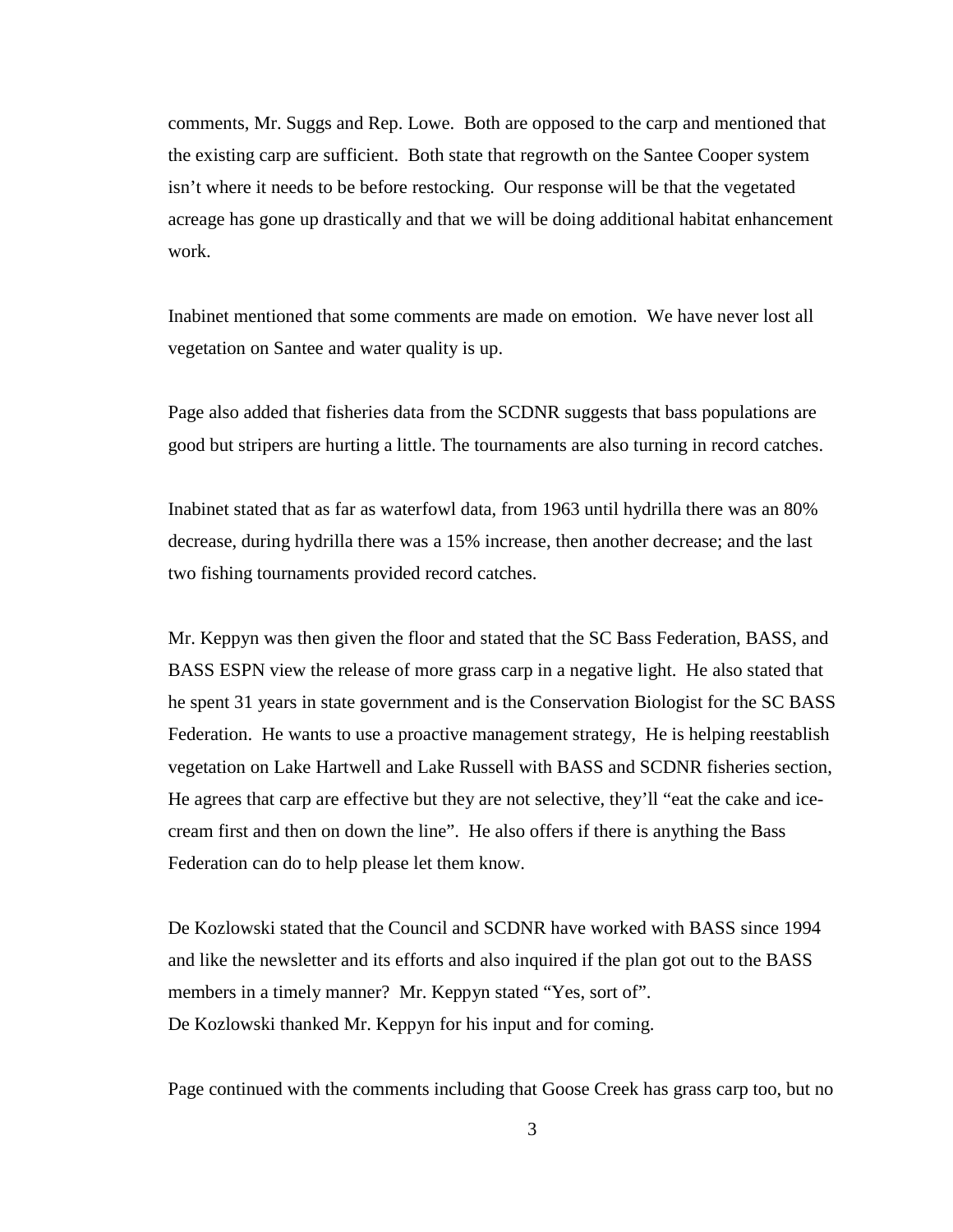comments. We need to get habitat enhancement up and running. Maybe need to add verbage into the plan in respect with habitat enhancement plantings.

Discussion ensued concerning Rep. Lowe and Mr. Keppyn's issues and comments

Inabinet stated that Santee Cooper spoke with Rep. Lowe for several hours yesterday, but not much headway was made.

Eidson asked if Rep. Lowe was representing from any specific group.

Inabinet stated that he did not think that he represented any specific entity, but that he is a frequent visitor of SC Ducks webpage, a freshman Representative, in it for the advancement of waterfowl.

De Kozlowski asked Bob Perry if he could provide insight of the duck hunting community. Bob Perry stated that many factors are causing the decline in ducks. Diving ducks did influence duck numbers during the hydrilla heyday. They are pioneering ducks that are not reliable. It's tough to tell people of all the factors causing problems for the ducks. There is no magic bullet for the problems. It will take a slow process and years to grow waterfowl numbers. Sam Chappelear, Regional Wildlife Coordinator, sent in the numbers for last year. Perry shared the data and graphs with the Council. All numbers have jumped up and give a good flat line for recent years. Santee National Wildlife Refuge Duck numbers are up a little this year too. It would be great to include this data in the responses. Since members of the General Assembly are concerned let's get the most of it and respectfully address all aspects with science background. We need to point out that Santee Cooper is still the best largemouth bass lake, water quality is up, waterfowl numbers are up and most importantly we are working on habitat enhancement. Rep. Lowe took the time to come so we need to follow up.

Eidson agreed with Perry. How hard would it be to find all old acknowledgements and transcripts and don't underplay the "ALL" factor. There was a significant impact last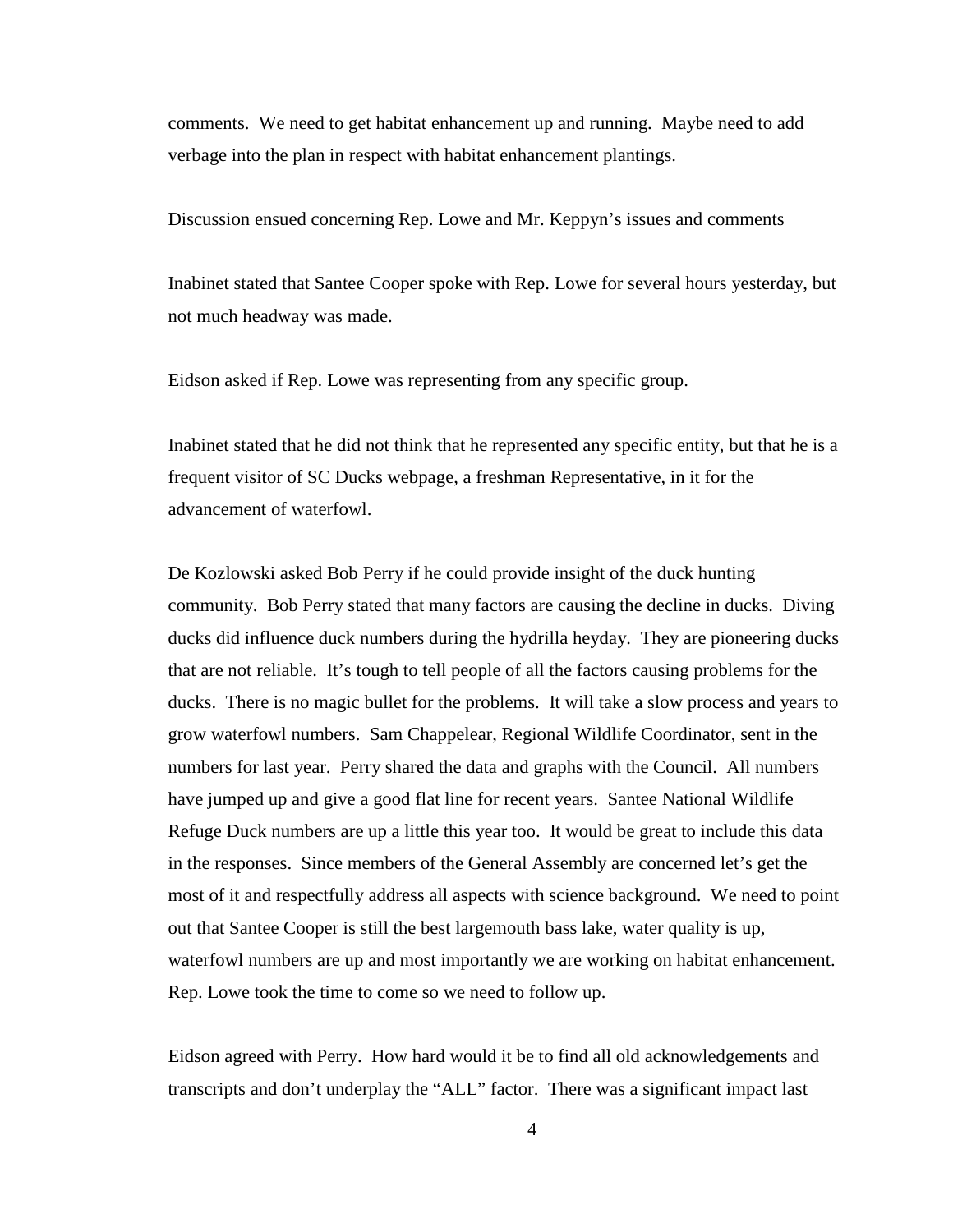time. We should include aerials, Bob's graph, and even though it may not change peoples mind it documents that we did use science. It will have more clout if we show we looked at all angles and all of the details in reaching this decision. It would also show that we have been looking at all of these options for a period of years and that this is not a knee-jerk reaction.

Discussion continued about the plan and what issues may come up in the subsequent SCDNR Board meeting concerning approval of the plan and how a letter Rep. Lowe had circulated on the House floor may impact it. It is important to know that there is a possibility that they deny? They can approve, disapprove, or say come back next month. Inabinet added that Rep. Lowe and Santee Cooper have the same goal, they just disagree how to get there. Santee Cooper wants a native system not one dominated by an invasive species.

Inabinet made a motion to accept the 2007 plan as written, Perry seconded. The Council approved the 2007 plan as written unanimously.

## **4. Other Business**

De Kozlowski added that controlling invasives in private waterbodies with their consent and using cost shares, for example water hyacinth in ricefields on the Cooper River and Giant Salvinia at Delta Plantation. But what if they don't agree? What leverage do we have? We are having monecious hydrilla spreading from Thurmond so the question is, is this something we want to discuss? Or are we just going to stick to early detection and rapid response?

Discussion ensued and Inabinet stated that we may need more input from the legal section of DNR.

De Kozlowski stated that SCDNR will pursue co-operative agreements and get clear interpretations of the laws. Also, Corps of Engineers funding is non-existence but we are getting Charleston COE funding for the treatment of Phragmites in the Charleston harbor.